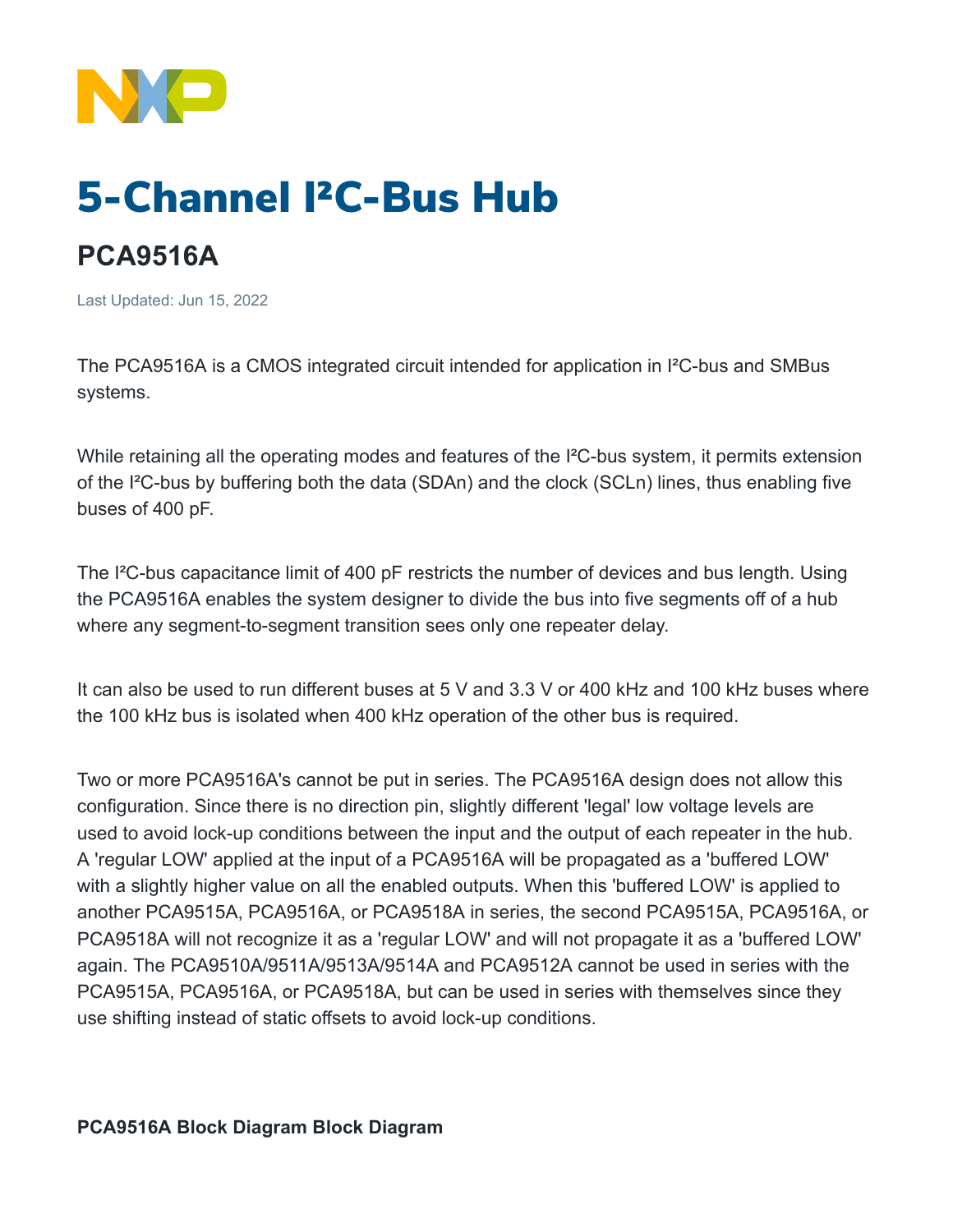

**Block diagram: PCA9516AD, PCA9516APW Block Diagram**